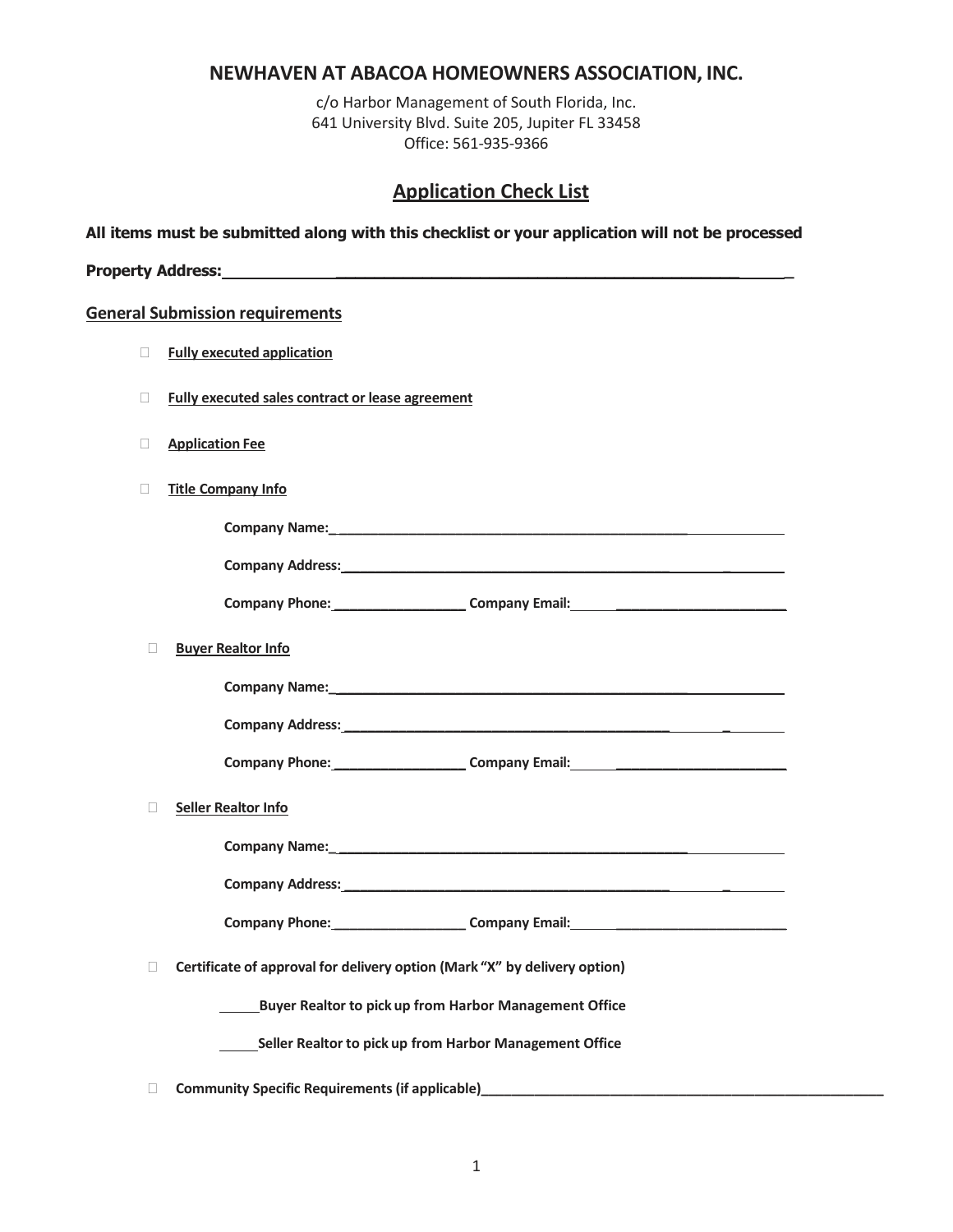### **NEWHAVEN AT ABACOA HOMEOWNERS ASSOCIATION, INC. ACKNOWLEDGEMENT FORM**

I agree to abide by the rules and regulations of the NEWHAVEN AT ABACOA HOMEOWNERS ASSOCIATION and am subject to the Declaration of Covenants of NEWHAVEN AT ABACOAHOMEOWNERSASSOCIATION. Failure to comply with terms and conditionsthereof shall be a material default and breech of the lease agreement.

| Owner Name       | For and on behalf of the Board of Directors |
|------------------|---------------------------------------------|
| Lessee/Purchaser | Lessee/Purchaser                            |
| Today's Date:    | Today's Date:                               |
|                  |                                             |

### **APPLICATION INSTRUCTIONS:**

- 1. Fill out application completely, and submit to Harbor Management of South Florida, Inc. 641 University Blvd. Suite 205, Jupiter FL 33458. Please allow 10 days for review and action to be taken by the NewHaven at Abacoa Homeowners Association. There is a *\$400.00 Non-Refundable application fee for leases. There is a \$400.00 Non- Refundable application fee for purchases. There is a \$200.00 Non-refundable application fee for lease renewals.*
- 2. Above signed acceptance of the Rules and Regulations must be submitted along with the application.
- 3. A copy of the lease agreement or the purchase contract. Every effort will be made to expedite the notification process.
- 4. Pursuant to The NewHaven at Abacoa Homeowners Association, Inc. Declaration of Covenants, Conditions, and Restrictions:

The NewHaven at Abacoa Board of Directors as set forth in Article IX-2-E hereby makes resolution to continue to collect the capital contribution from each Lot that is sold from this day forward. Which is equal to two months of the Association's annual assessment.

5. I have received and agree to abide by the ARCHITECTURAL GUIDELINES.

Lessee/Purchaser Name (Please Print): Lessee/Purchaser Signature:

### **APPLICATION PROCESSING TIME IS 10-14 BUSINESS DAYS**

OPTIONAL EXPEDITED PROCESSING IS AVAILABLE AT AN ADDITIONAL COST OF \$175.00 PAYABLE TO

### HARBOR MANAGEMENT OF SOUTH FLORIDA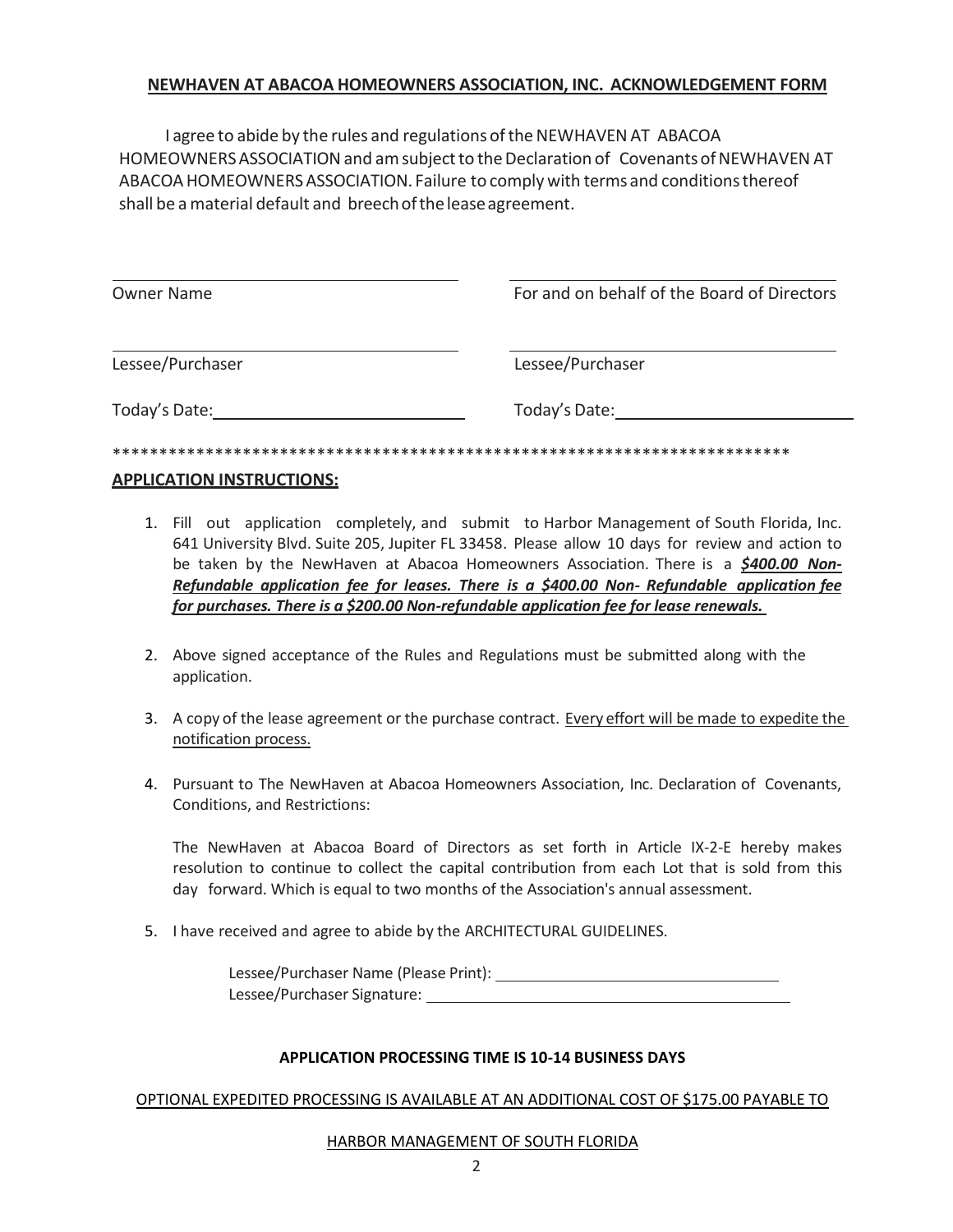# **NEWHAVEN AT ABACOA HOMEOWNERS ASSOCIATION, INC.**

c/o Harbor Management of South Florida, Inc. 641 University Blvd. Suite 205, Jupiter FL 33458 Office: 561-935-9366

#### **PURCHASE AND LEASE APPLICATION**

| Purchase Application / Rental Application - (Please circle one)                                                                                                                                                                                                                                                                                                                                                                   |                                     |  |
|-----------------------------------------------------------------------------------------------------------------------------------------------------------------------------------------------------------------------------------------------------------------------------------------------------------------------------------------------------------------------------------------------------------------------------------|-------------------------------------|--|
|                                                                                                                                                                                                                                                                                                                                                                                                                                   |                                     |  |
|                                                                                                                                                                                                                                                                                                                                                                                                                                   |                                     |  |
|                                                                                                                                                                                                                                                                                                                                                                                                                                   |                                     |  |
|                                                                                                                                                                                                                                                                                                                                                                                                                                   |                                     |  |
| Name of Owner, if Renting: 1990 1991 Compared November 2014 11: 2009 12: 2014 12: 2015                                                                                                                                                                                                                                                                                                                                            |                                     |  |
| Name of Agent Handling Purchase or Rental: Name of Agent Control of Agent Control of Agent Handling Purchase or Rental:                                                                                                                                                                                                                                                                                                           |                                     |  |
|                                                                                                                                                                                                                                                                                                                                                                                                                                   |                                     |  |
|                                                                                                                                                                                                                                                                                                                                                                                                                                   |                                     |  |
| Will anyone other than Spouse & Children listed above reside with you?                                                                                                                                                                                                                                                                                                                                                            |                                     |  |
| If YES, Names: 1988 Contract the Contract of the Contract of the Contract of the Contract of the Contract of the Contract of the Contract of the Contract of the Contract of the Contract of the Contract of the Contract of t<br>Do you have any pets who will be residing in the unit? YES/NO (please circle)<br>If YES, please list: 1999 and 2008 and 2009 and 2009 and 2009 and 2009 and 2009 and 2009 and 2009 and 2009 and |                                     |  |
|                                                                                                                                                                                                                                                                                                                                                                                                                                   |                                     |  |
|                                                                                                                                                                                                                                                                                                                                                                                                                                   |                                     |  |
|                                                                                                                                                                                                                                                                                                                                                                                                                                   | Vehicle YR: _______________________ |  |
| DO YOU HAVE ANY COMMERCIAL OR RECREATIONAL VEHICLES, BOATS, CAMPERS, MOTORCYCLES, TRUCKS,<br>TRAILERS, OR PANELED VANS?                                                                                                                                                                                                                                                                                                           |                                     |  |

*ELEMENTS AND MUST BE PARKED INSIDE THE GARAGE OVERNIGHT.*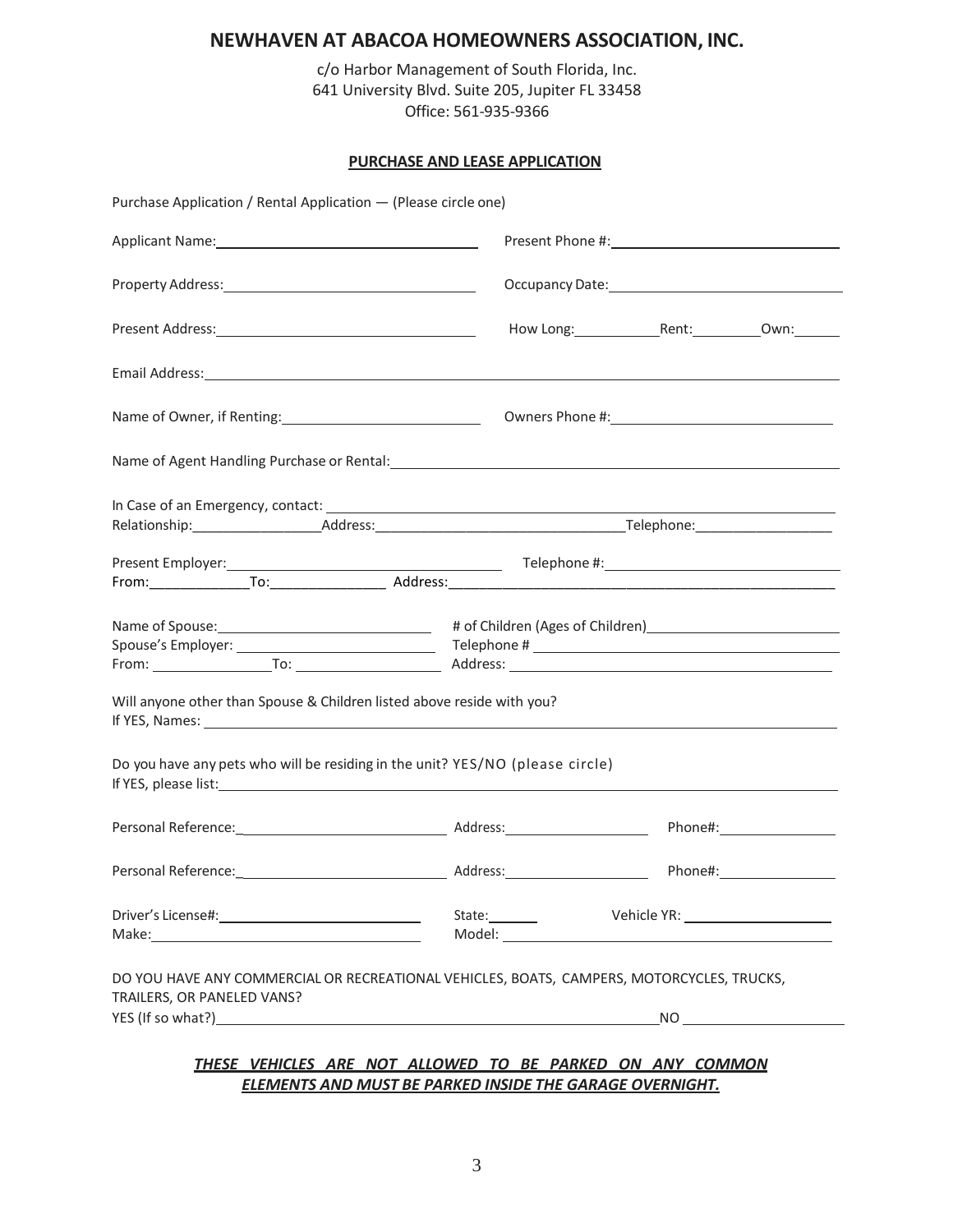# **NEWHAVEN AT ABACOA HOMEOWNERS ASSOCIATION, INC. RULES AND REGULATIONS**

The definitions contained in the Declaration of Covenants, Conditions and Restrictions for NewHaven at Abacoa are incorporated herein as part of these Rules and Regulations.

### **Please initial next to each rule acknowledging that you have read, understand, and agree to govern accordingly.**

- $\Box$  The owners and lessees of each Lot shall abide by each and every term and provision of the Declaration of Covenants, Conditions and Restrictions, and each and every term and provision of the Articles of Incorporation, and By-Laws of the Association.
- $\Box$  The owner and lessees of each lot shall abide by each and every term and provision of the Architectural Guidelines.
- $\Box$  The owner of each Lot acknowledges that they have a copy in their possession of the Declaration of Covenants, Conditions and Restrictions, Articles of Incorporation, By Laws, and Architectural Guidelines.
- $\Box$  Any sale or lease must be approved by Board of Directors.
- $\Box$  With the exception of limited home business uses, the units shall not be used in any trade, business, professional or commercial activity.
- $\Box$  No bicycles, tricycles, scooters, baby strollers or other similar toys or vehicles shall be left in Common Areas, front lawns, porches or driveways. No walkway, bridge, sidewalk or street shall be obstructed.
- $\Box$  No motorcycle, truck, trailer, boat, van in excess of 17 feet in length, camper, motor home, bus or commercial vehicle of any kind shall be parked in any driveway, on any lot or in the street except 1) within a garage; 2) while delivering or furnishing services to a unit during daylight hours. No vehicle shall be parked so as to prevent access to another lot. Violation of this paragraph may result in towing away vehicles covered by this rule with costs and fees to be borne by the vehicle owner or violator.
- $\Box$  All owners, their families, guests, invitees, lessee and licensees shall obey posted parking and traffic regulations.
- $\Box$  No motor vehicle, trailer or watercraft shall be assembled or disassembled except within a garage. Driveways must be cleaned of any oil or other fluid discharged by a vehicle.
- $\Box$  No garage doors shall remain open except for temporary purposes.
- $\Box$  No animals shall be bred or kept in any unit except dogs and cats which must be leashed when outside the home, screened area or fenced yard. Each pet owner shall be required to clean up after his or her pet.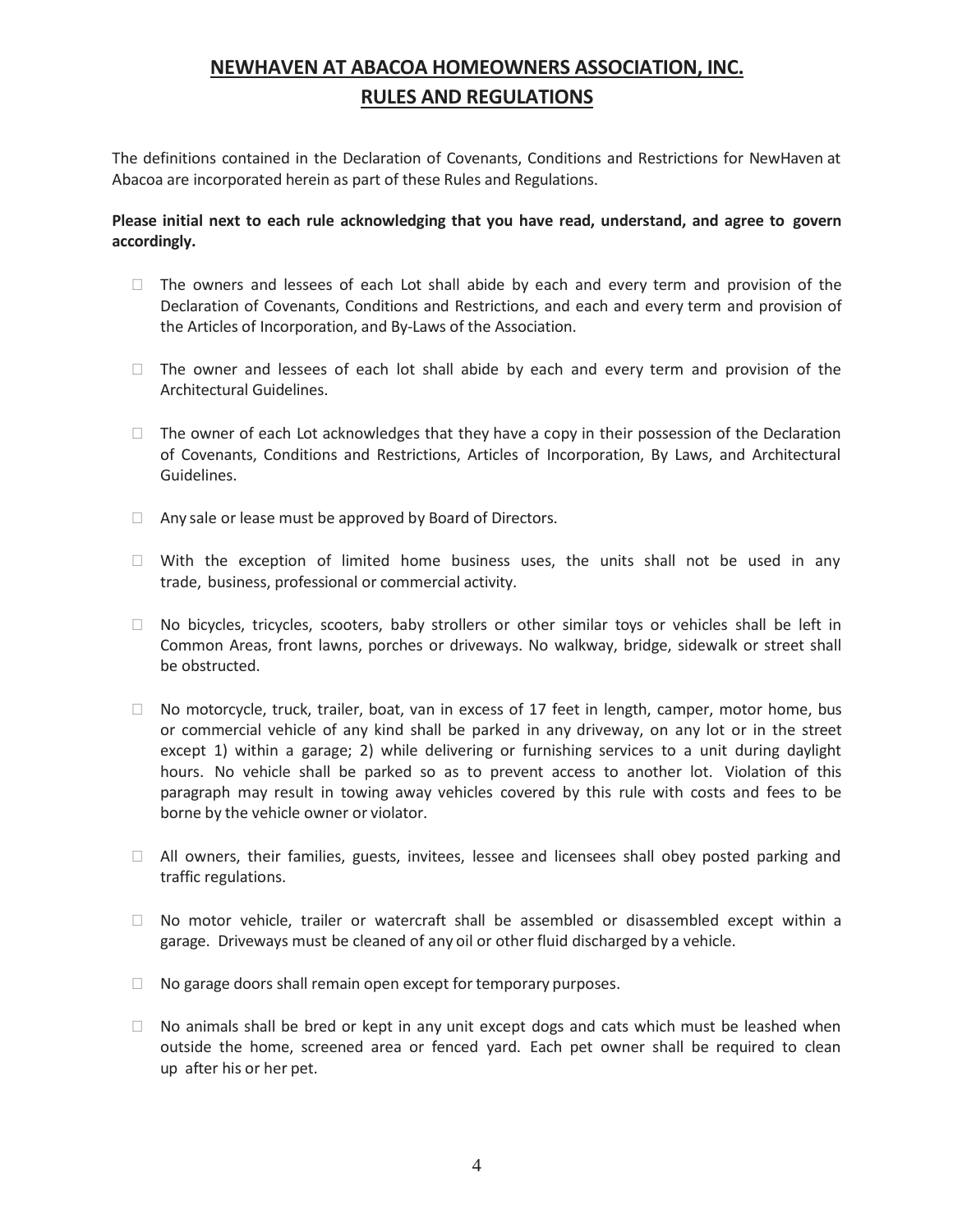# **NEWHAVEN AT ABACOA HOMEOWNERS ASSOCIATION, INC. RULES AND REGULATIONS (cont.)**

- $\Box$  Any damage to the Common Areas, property or equipment of the Association caused by any owner, his family member, guest, invitee or lessee shall be repaired or replaced at the expense of such Owner.
- $\Box$  Except as may be permitted in accordance with the Declaration, no transmitting or receiving aerial or antenna shall be attached to or hung from any part of a Lot or the Common Areas.
- $\Box$  All garbage and refuse from the Lots shall be deposited with care in each Owner's private garbage containers, which shall be placed so they are not visible from the roads or from adjoining units. No garbage or refuse shall be deposited in any Common Area for any reason, except on the correct days of the week for pickup and removal. No littering shall be done or permitted on the Association Property.
- $\Box$  Complaints regarding the management of the Association property, or regarding the actions of other owners, their families, guests, or lessees shall be made in writing to the Association and shall be signed by the complaining Lot owner.
- $\Box$  Any consent or approval given under these Rules and Regulations by the Association may be revocable at any time by the Board.
- $\Box$  These rules and regulations may be modified, added to, or repealed in accordance with the Association By-Laws, Article III, and paragraph 6F.
- $\Box$  The Association has the authority to impose fines and/or take appropriate corrective actions, with the cost of such actions chargeable to the responsible owner. In any suit or action related to enforcement of these rules, the prevailing party shall be entitled to recovery of all costs.